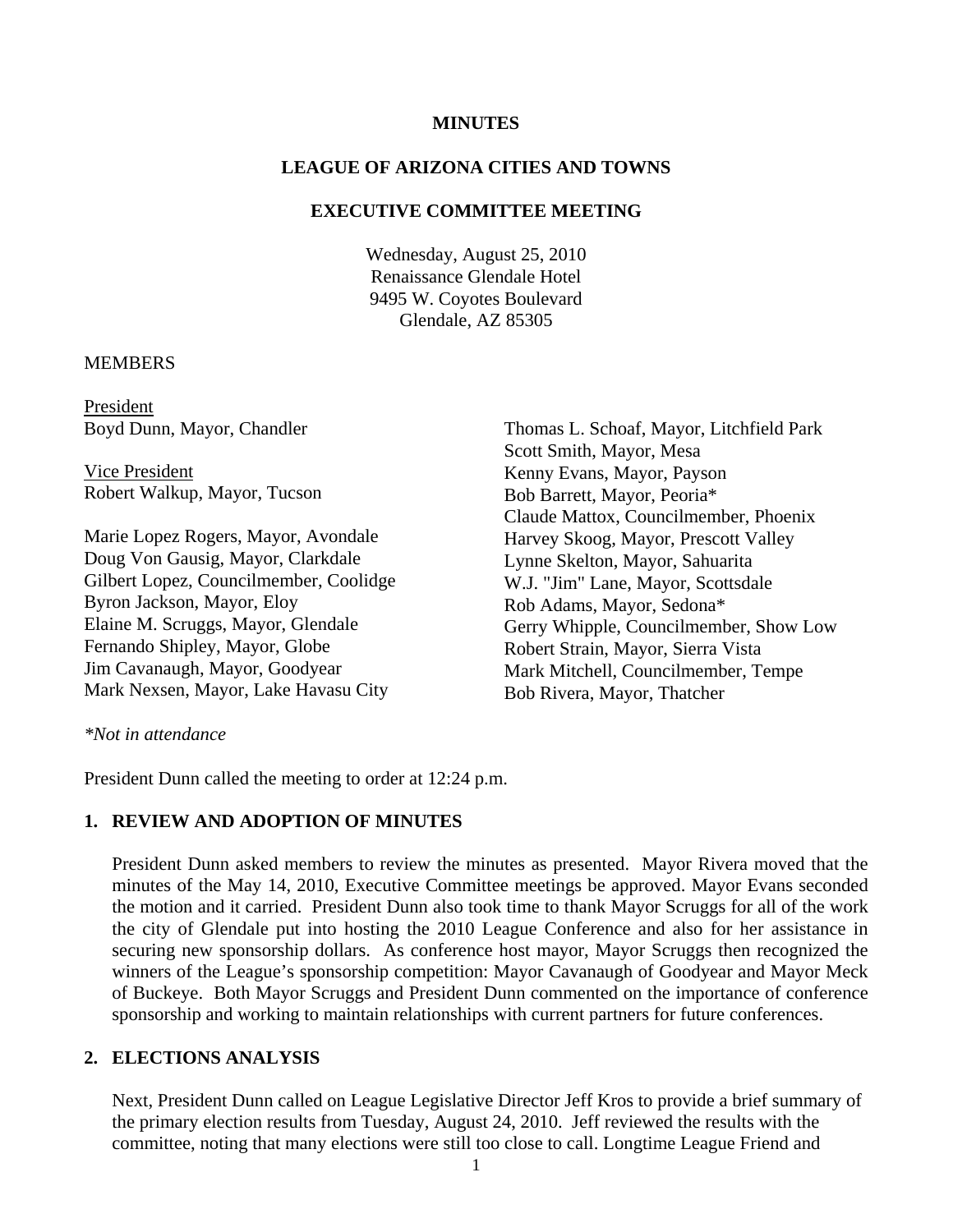Champion Bill Konopnicki lost his primary, as did recent Friend David Braswell. In other races, Champion Adam Driggs and Friend Nancy Barto prevailed. The makeup of the Senate will be important as the Senate presidency will hang in the balance. That office will determine the fate of many legislative issues.

## **3. 1070/2162 UPDATE**

President Dunn then recognized Executive Director Ken Strobeck to report on the status of the immigration bill. He noted that the recent federal judge's ruling temporarily struck down the portions of the bill that the League had the most concerns about, pointing out the Risk Pool's amicus brief and the judge's ruling are very similar to each other. The portions of 2162 that the League worked on remained intact. Lastly, Ken mentioned that there would be an Appeals Court hearing this fall. The League expects more immigration legislation next session, though the amount will depend on who is in leadership, especially on the Senate side.

## **4. VALLEY SCHOOLS HEALTH INSURANCE PROGRAM**

Next, Ken Strobeck updated the committee on a new partnership with the Valley Schools Health Insurance Program. The League has received its health insurance program through the Valley Schools Employee Benefits Trust (VSEBT) for the past two years. Recently Valley Schools developed a new program that is available to cities and towns, which allows municipalities to take advantage of VSEBT's large purchasing pool while still allowing them to choose their own carriers and benefit design. Ken mentioned Queen Creek as an example of a town that had already signed up and said the League would be partnering with VSEBT to market the program. Ken also explained that the League will receive a small royalty fee for any city or town that signs up, as another nondues source of revenue.

## **5. OTHER LEAGUE SERVICES**

President Dunn then recognized Tom Belshe, the League's Deputy Director, to provide a presentation on the many services the League provides in addition to legislative advocacy and educational trainings. The presentation highlighted services that were grouped into four categories: inquiry service, publications, public meetings and affiliate groups. As part of the League's inquiry service, the organization receives hundreds of calls each month from elected officials, city staff and members of the media with questions ranging from incorporation to budgeting, finance and taxation. If staff is unable to answer a question in-house, the League maintains several close relationships with various state agencies such as DOR and DES, and will refer members to the appropriate contact.

In addition to the organization's inquiry service, the League produces numerous publications that are distributed to its members each year, including the Model City Tax Code, the Election Manual, a Guide to Preparing and Adopting Local Laws, as well as the Budget and Finance Manual, among several others. Tom also highlighted the many public meetings, council retreats and presentations the League regularly attends and participates in. Executive Director Ken Strobeck and Deputy Director Tom Belshe regularly travel to cities and towns to present on the council-manager form of government and open meeting law requirements, among other topics. Also of note was the League's involvement in the incorporation of the state's newest municipality, Tusayan, as well as the assistance the organization provided the Towns of Snowflake and Taylor when the municipalities considered consolidation earlier this year.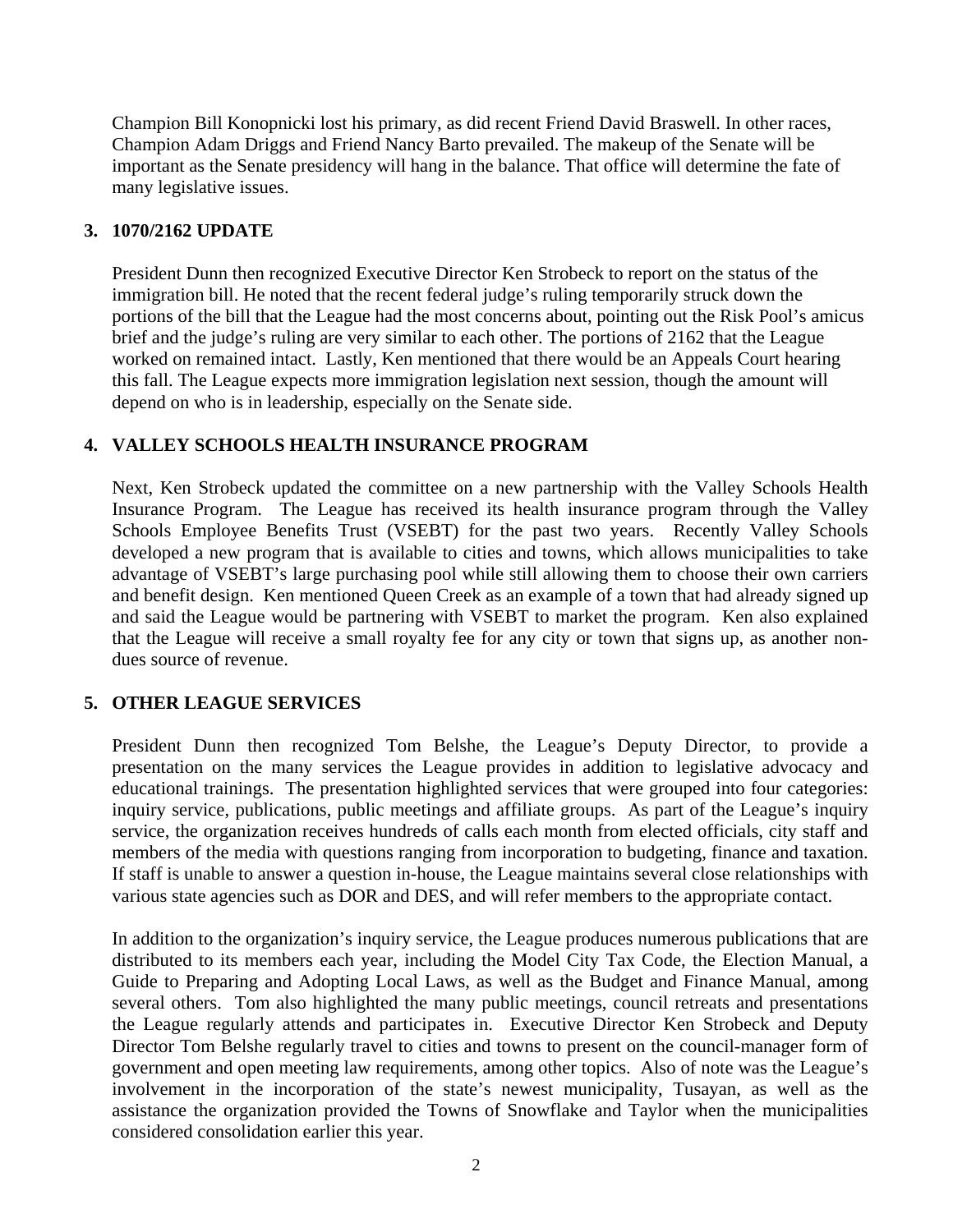Lastly, Tom highlighted the League's partnership with several affiliate groups, including the Arizona Attorneys Association (ACAA), the Arizona City/County Management Association (ACMA), the Arizona Municipal Clerks Association (AMCA) and the Government Finance Officers Association of Arizona (GFOAz) – all of which serve as a resource and common link for municipal staff. The League provides professional management services to ACMA and GFOAz, and also helps to plan and coordinate conferences and trainings for ACAA and AMCA.

## **6. NLC UPDATE/LET'S MOVE AMERICA PROGRAM**

President Dunn called on Executive Director Ken Strobeck for an update on the upcoming 2010 NLC Conference in Denver, as well as the 2011 Conference in Phoenix. Ken noted that the 2010 NLC Conference would be in Denver from November 30 – December 4, and that members had received registration information in their packets in case there was interest in attending. Ken also updated the committee on the recent NLC meeting in Riverside, California, where the NLC Board of Directors discussed whether to keep the 2011 national conference in Phoenix in the wake of the controversy surrounding SB1070. After a long and contentious discussion, the board voted to support a member city and keep Phoenix as the host of the 2011 conference. Present at the meeting were Councilmember Mark Mitchell of Tempe and Councilmember Dennis Kavanaugh, who both serve on the NLC Board, as well as Mayor Phil Gordon, Councilmember Michael Johnson of Phoenix and League Director Ken Strobeck.

Next, Ken shared information with the committee on a campaign from the White House that was introduced to him at the League Directors Workshop in Maryland. The new program, "Let's Move America," is the First Lady's initiative against childhood obesity. Ken requested guidance from the Executive Committee as to whether members would like staff to distribute materials to all cities and towns. President Dunn and members agreed to have staff distribute the materials in order to allow cities and towns to decide if the program was viable in their own communities.

President Dunn then mentioned that Mayor Lopez Rogers of Avondale had an update for the committee. Mayor Lopez Rogers explained that she intends to run for 2<sup>nd</sup> Vice President of NLC and asked for the Executive Committee's endorsement of her candidacy. Mayor Von Gausig made a motion to endorse Mayor Lopez Rogers' candidacy; Mayor Skoog seconded the motion and it carried.

President Dunn again called on Ken Strobeck for any miscellaneous meeting items. Ken mentioned the League's recent insert in the Arizona Capitol Times that was included in part of the newspaper's sponsorship of the conference. The 12-page insert was designed and written in-house, and provided excellent exposure for the League as it was distributed to the paper's entire member mailing list.

Lastly, Mayor Walkup of Tucson thanked outgoing League President Boyd Dunn for his leadership over the past four years. Members of the committee applauded Mayor Dunn for his work and efforts. Mayor Dunn thanked the committee and said it had been a pleasure serving as president.